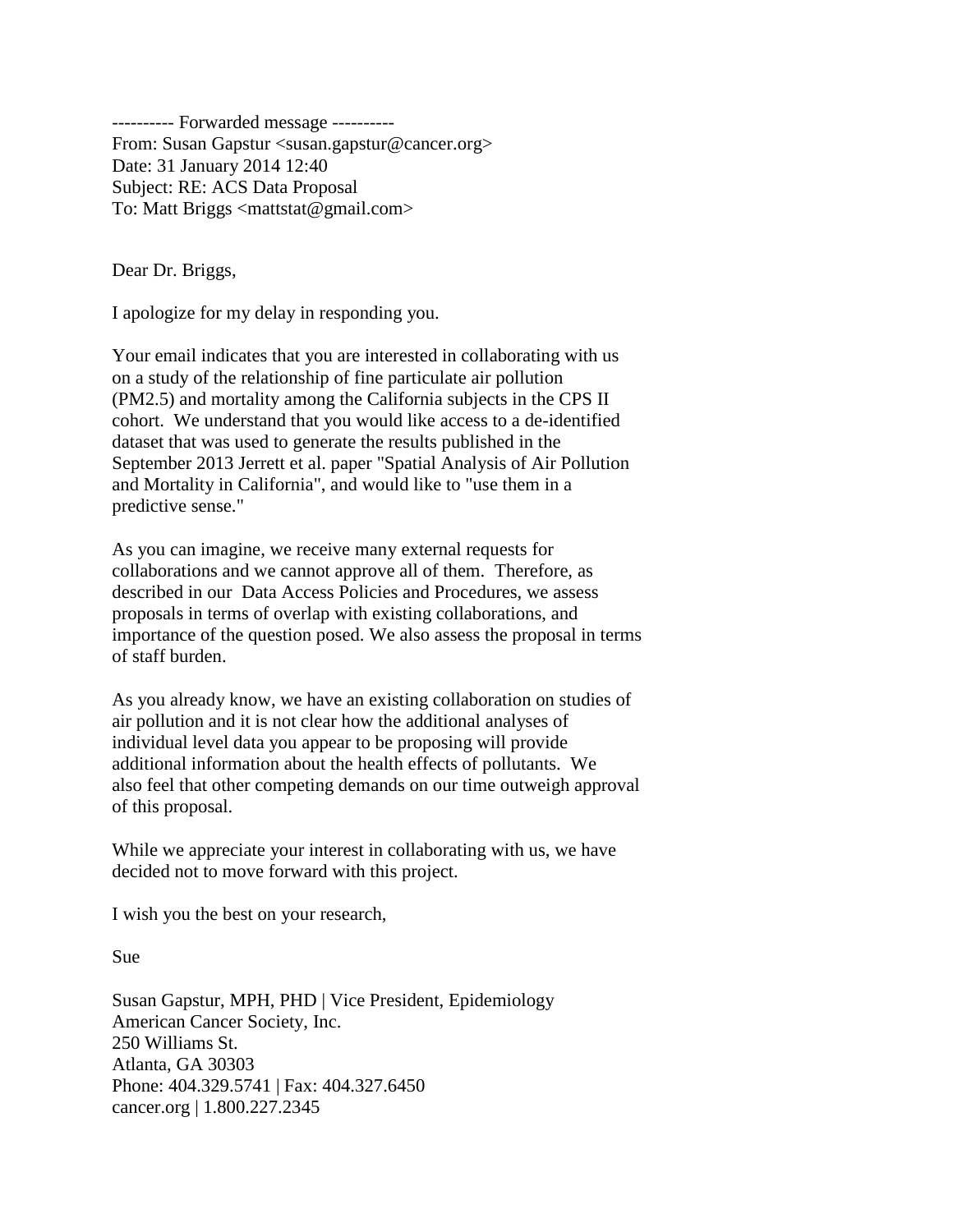This message (including any attachments) is intended exclusively for the individual to whom it is addressed and may contain proprietary, protected, or confidential information. If you are not the named addressee, you are not authorized to read, print, copy, or disseminate this message or any part of it. If you have received this message in error, please notify the sender immediately.

-----Original Message-----

| >From: Matt Briggs [mailto:mattstat@gmail.com]<br>>Sent: Thursday, January 16, 2014 11:51 AM<br>>To: Susan Gapstur<br>>Subject: Re: ACS Data Proposal<br>>                                                                                       |
|--------------------------------------------------------------------------------------------------------------------------------------------------------------------------------------------------------------------------------------------------|
| >Dr Gapstur,                                                                                                                                                                                                                                     |
| $\gt$                                                                                                                                                                                                                                            |
| >I was wondering what the status of this request is.                                                                                                                                                                                             |
| >                                                                                                                                                                                                                                                |
| >Thanks very much,                                                                                                                                                                                                                               |
| >                                                                                                                                                                                                                                                |
| >W. Matt Briggs                                                                                                                                                                                                                                  |
| $\rm{>}$                                                                                                                                                                                                                                         |
| >On 6 November 2013 17:09, Matt Briggs <mattstat@gmail.com> wrote:<br/>&gt;&gt; Dear Dr. Gapstur,</mattstat@gmail.com>                                                                                                                           |
| >>                                                                                                                                                                                                                                               |
| >> As per the ACS data access policy, I'm writing to propose an analysis<br>>> of the relationship of fine particulate air pollution (PM2.5) and<br>>> mortality among the California subjects in the ACS CPS II cohort.<br>>><br>$>>$ SHORT BIO |
| >> I'm an Adjunct Professor of Statistics at Cornell University, have                                                                                                                                                                            |
| >> been an Assistant Professor of Biostatistics at Cornell Medical                                                                                                                                                                               |
| >> School, and am now a consulting and research biostatistician at                                                                                                                                                                               |
| >> several New York City hospitals. My research interest is in Bayesian                                                                                                                                                                          |
| >> predictive inference, which is to say, forecasting and the                                                                                                                                                                                    |
| >> verification of forecasts based on statistical models. I am also a                                                                                                                                                                            |
| >> past Associate Editor of Monthly Weather Review and member of the                                                                                                                                                                             |
| >> American Meteorological Society's Probability and Statistics Committee                                                                                                                                                                        |
| >> and am interested in the climatological and medical aspects of air                                                                                                                                                                            |
| >> pollution. I have sixty-some peer-reviewed journal papers in these                                                                                                                                                                            |
| $\gg$ fields.                                                                                                                                                                                                                                    |
| >>                                                                                                                                                                                                                                               |
| >> RESEARCH IDEA                                                                                                                                                                                                                                 |
|                                                                                                                                                                                                                                                  |